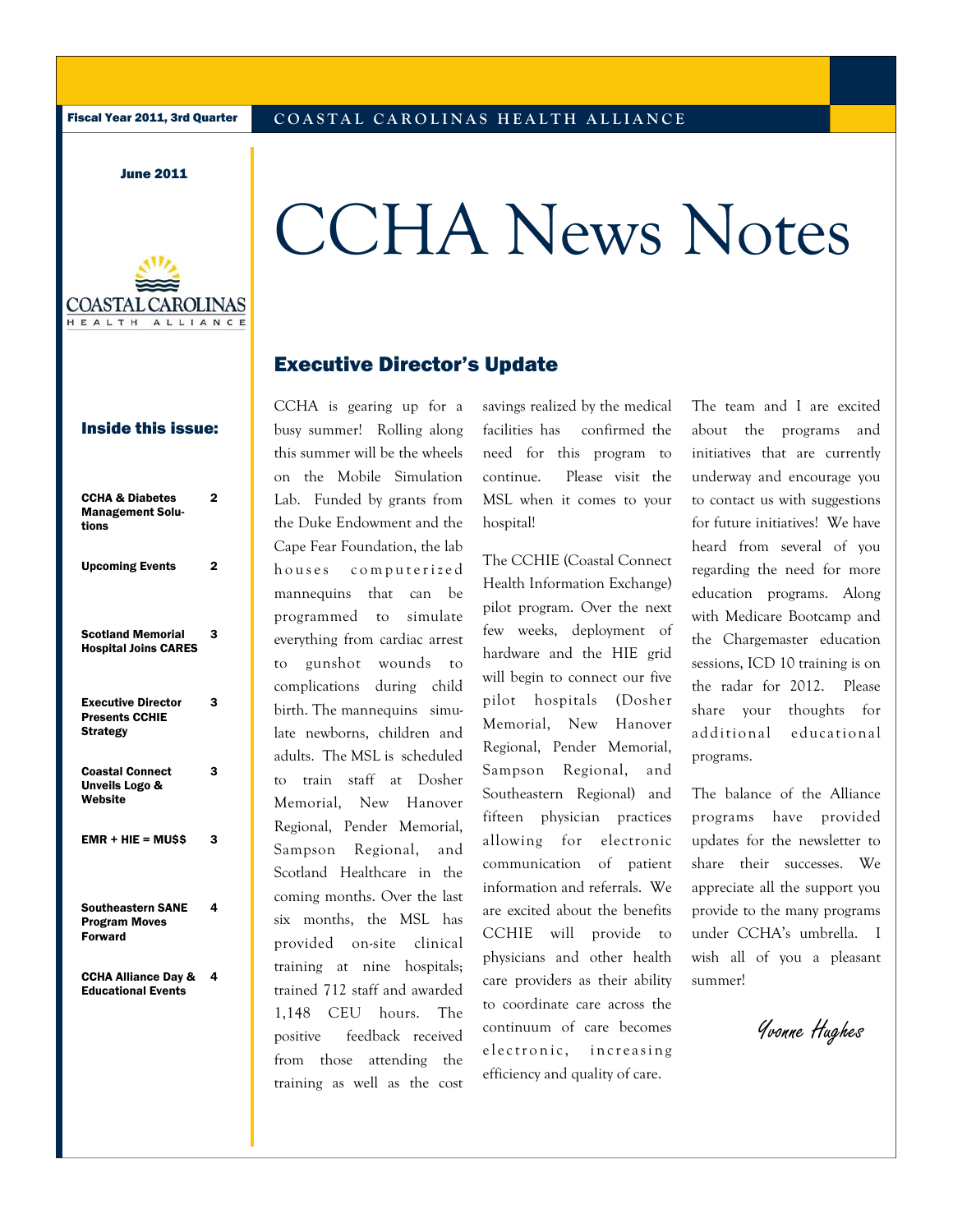# CCHA News Notes

Page 2

*"People with diabetes really need to go, because there is so much to know."* 



Diabetes Educator, Brooke Benton, MS, RD, CDE, conducts a diabetes selfmanagement class at New Hanover Regional Medical Center.

*"To have the ability to say to the patient, 'no you don't have to drive far, the classes are held here at your doctor's office', is a wonderful thing."* 

If you have an idea of what you would like to see in C C H A's quarterly publication, please feel free to contact us at 910.332.8012 or mlancaster@coastalliance.org

# CCHA & Diabetes Management Solutions

This time last year, Carolyn Wagner would not have had the benefit of diabetes self-management classes in her hometown of Wilmington. There were no such classes. The closest diabetes classes available were in Lumberton, NC and, Carolyn says she couldn't have afforded the time or gas money to go all the way there. Luckily for Carolyn, Coastal Carolinas Health Alliance and Diabetes Management Solutions partnered to write and received a grant to offer a no-cost diabetes class series at four hospitals in southeastern NC that wanted such a program. As a result, Carolyn's physician referred Carolyn to the diabetes self-management classes at New Hanover Regional Medical Center, and she attended the classes last November and December. The classes, she said, have helped her with managing the condition.

Since August of 2010, Diabetes Management Solutions, also known as "The Diabetes Bus Initiative®", has received 229 referrals from 94 providers for people to attend the diabetes self-management classes offered at New Hanover Regional Medical Center, Pender Memorial Hospital, Duplin General Hospital and Bladen County Hospital. The hospitals are working closely with both organizations to make this possible. "These collaborations between health care stakeholders make creative approaches possible" says Kim Hanchette, Founder and CEO of Diabetes Management Solutions, a nonprofit based in Raleigh.

"The Diabetes Bus is a greatly needed asset to Bladen County," said Dawn Johnson. "Being a care manager in a rural county my resources are limited. To have the ability to say to the patient, 'no you don't have to drive far, the classes are held here at your doctor's office', is a wonderful thing. The compliance rate is much higher if the resource is made more available. Thank You Diabetes Bus Initiative."

"Classes were very helpful, said Ken Wilson, who attended classes at Duplin General Hospital. "I would not have taken the time on my own to learn about diabetes." Iris Merritt, who attended the class series at Pender Memorial Hospital, noted "People

with diabetes really need to go, because there is so much to know. People might think they know everything, but they don't. You can learn a lot from these classes."

The classes are based on a model developed by DMS that promotes a comfortable rapport and non-threatening approach to changing diabetes behaviors that can improve health. The curriculum incorporates practical diabetes skills and lifestyle goals that measurably impact diabetes outcomes. The group support empowers class attendees as they learn together as a group. These classes are accredited by AADE (American Association of Diabetes Educators) and are based on the National Standards for Diabetes Self-Management Education.

More member hospitals associated with Coastal Carolinas Health Alliance are beginning the program in the coming year. For more information about how or where to attend classes, please call Missy Hollander, Program Manager at DMS, toll-free at 877-781-6664.

#### Please Mark Your Calendar for These Upcoming Events

CARES On-Air Training June 3rd & July 22nd at 2:00 pm

Regulatory Preparedness and Continual Readiness Friday, June 10th, 2011 10:00 am –12:00 pm Brunswick Community College - Leland Campus

Visit the Events page of our website, www.coastalalliance.org, for a complete listing of events.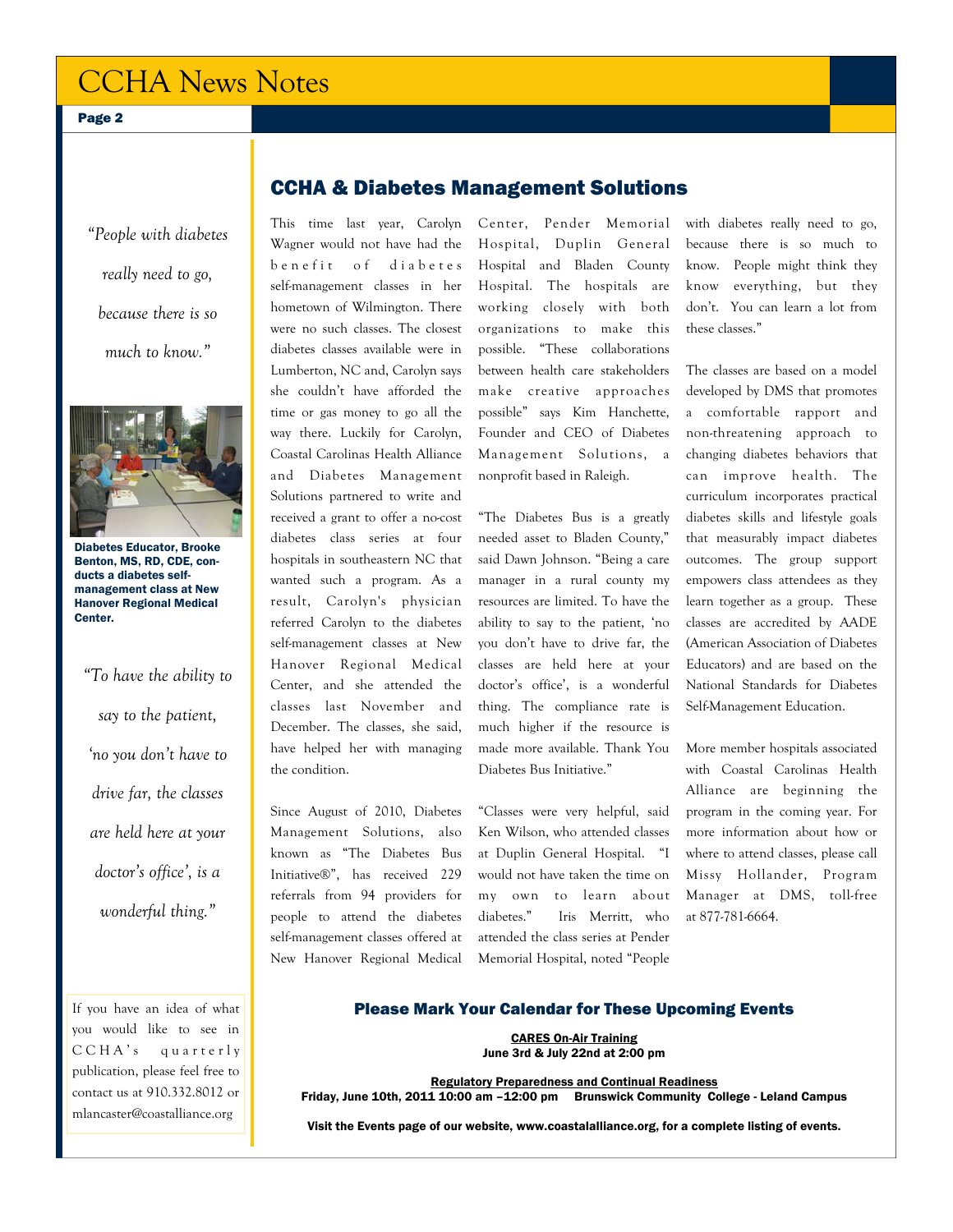# Fiscal Year 2011, 3rd Quarter

## Scotland Memorial Hospital Joins CARES

On Thursday, May 12, 2011 CARES Technical Committee member, Paul Magnabosco, and Wilmington ham radio operator volunteer, Morris Abeyounis, along with Steve McAllister of Scotland Memorial Hospital, completed the installation and testing of transceiver and radio equipment to link Scotland Memorial Hospital to the Carolinas Amateur Radio Emergency Service. With this latest installation project, all of CCHA Member Hospitals are now linked to the

CARES network.

The CARES network is an emergency communications system which uses ham radio; therefore only hospital staff licensed by the FCC may operate CARES radios. The CARES Executive Committee will announce a date soon for a ham radio operators licensing class. Hospital staff that currently hold a Technician Class or higher radio operator license are encouraged to participate in the CARES On-Air Training Nets; upcoming

On-Air dates are June 3rd and July 22nd at 2:00 pm.

CCHA is updating the CARES contact information for each hospital facility. If you would like to be added to the CARES contact list please email Meghan Lancaster at mlancaster@coastalalliance.org, with your name, phone number and email address, along with call sign if applicable. You may also visit the CARES page of our website, www.coastalalliance.org, for additional information.

#### Executive Director Presents CCHIE Strategy

In April, Yvonne Hughes presented at the Medicity Client Summit held in Salt Lake City, UT. The presentation outlined CCHIE's guiding principles to remain patient-centric and attain sustainability as well as CCHIE's initiative to become a Community Health Information system through our governance structure, completion of a medical community readiness assessment, identification of environmental opportunities and establishment

of a financial model. The Summit provided an opportunity to network with other Medicity clients on their HIE successes and direction for the coming year.

# Coastal Connect Unveils Logo & Website

Coastal Connect HIE (CCHIE) announces a new logo and website. The new logo mirrors that of CCHA as the hospitals in the alliance provide for the development, governance and deployment of the HIE. Thank you to SEAHEC for their efforts with the logo and website.

Be sure to visit our website. www.coastalconnect.org Currently in the pilot phase with pilot hospitals beginning to test data delivery, an additional 10 physician practices are being added to the initial participants of 5 hospitals and 10 physician practices to test

referral delivery. The pilot is targeted for completion which time additional

providers, hospitals and physicians, will have the opportunity to connect to the HIE.





Interested in becoming a CARES ham radio operator? Contact us today to inquire how you can get licensed.

### EMR+HIE=MU\$\$

CCHIE has been well received in the provider community as they begin to chart their course to meet *Meaningful Use* criteria. In an effort to increase physician education and provide a standard message surrounding EMRs, HIEs, and Meaningful Use, CCHIE is collaborating with NC Medical Society Foundation, Community Care of the Lower Cape Fear, and SEAHEC (local Regional Extension Center). In the true spirit of collaboration, this team will focus on the inclusion of other HIE efforts across the state to develop a standard message that can be shared throughout our medical communities.

For any questions regarding connecting to CCHIE, please contact Anne Marie Priddy at apriddy@coastalalliance.org or (910) 431-6729.

Page 3